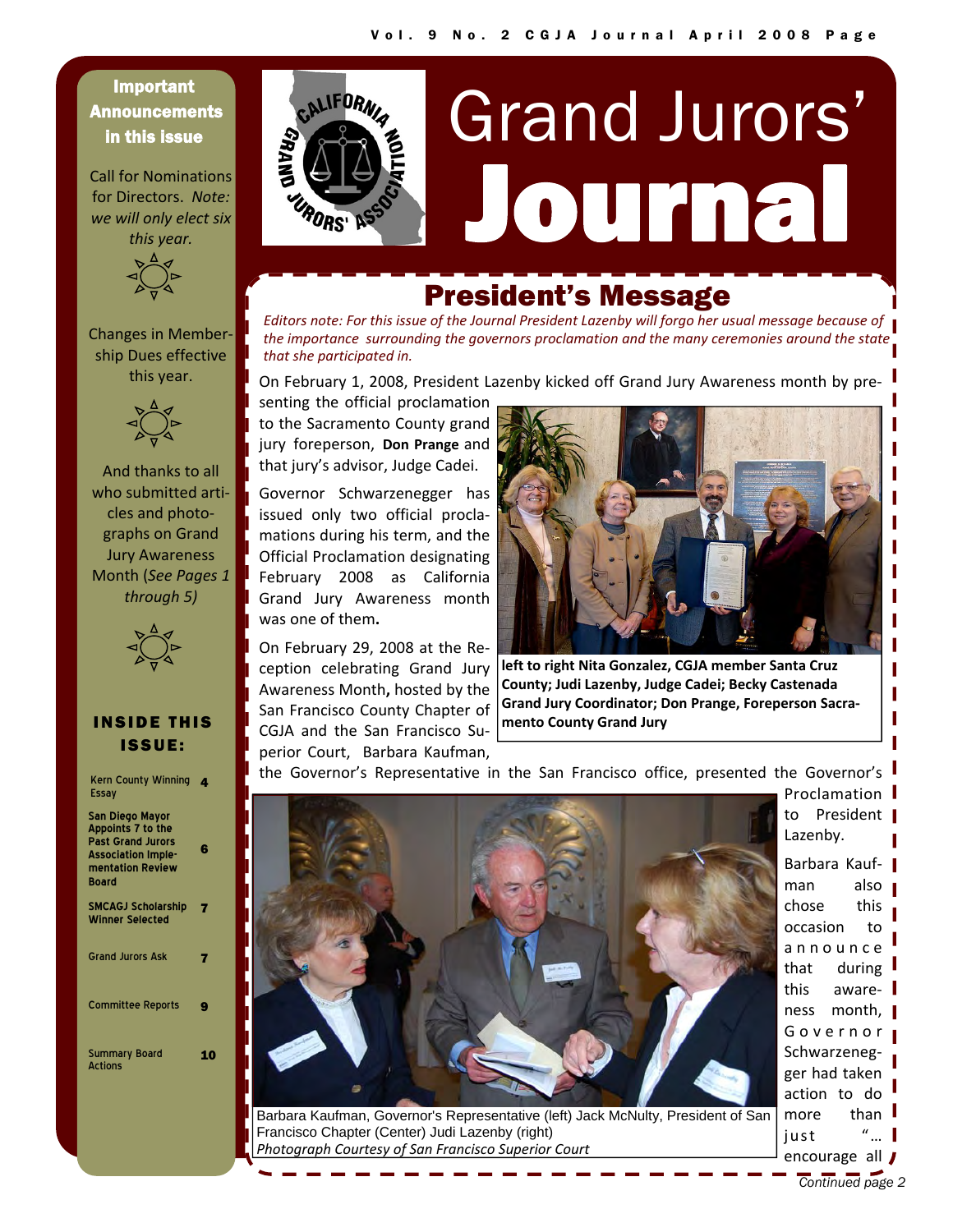**Committee**  By Catherine McKown, Chair

**Committee Members: North:** Barbara Carolan and Ivor Thomas **Central:** Owen Haxton and Catherine McKown **South:** Mary Johnston and John Mainland

#### **\*\*\* CALLING \*\*\* ALL POTENTIAL CANDIDATES FOR CGJA DIRECTOR**

The election season is almost here. Consider running for Director and joining the CGJA Board to do the important work of the organization. Discuss and vote on compelling issues, affecting the membership. Board members are responsible for the direction of the organization.

**Directors' responsibilities** are covered in the CGJA Bylaws, Article 6, Section 4. Duties (a-g). In addition, it is expected that Directors are active on at least one of the six standing committees and be able to attend regular scheduled monthly board meetings (by teleconference). Some form of electronic communication, preferably e-mail, is desirable. Directors have an obligation to avoid personal agendas in order to serve the best interests of the organization.

Two (2) Directors will be elected from each of three (3) regions (North, Central, and South) for a total of six (6) Directors. The twoyear term begins at the annual Conference on October 23, 2008. **Important dates**:

**July <sup>1</sup> -** Due date for **Intent to Run statement** (send to N-E Committee at:

or call the committee chair at (415) 383- 5262.

**July <sup>31</sup> –** Candidate must be a **member-in-good-standing** as of this date

**July <sup>31</sup> –** Due date for **candidate's statement** (up to 200 words)

**Interested CGJA members:** please contact the committee at: with your

name, region, and county of residence. As a follow-up, you will be contacted by a committee member, and more detailed information will be provided.

**Nominations-Elections**  *Continued from page 1* 

citizens to consider becoming part of our grand jury system." [Official Proclamation]

Kaufman announced that on February 26, 2008, the Governor had taken *first‐in‐the‐nation* ac‐ tion to recognize volunteers and volunteerism by signing an executive order to establish a new position on the Governor's cabinet; the Secretary of Service and Volunteering.

The Governor's action was prompted by his recognition that government gives direction, but real change has to come from each and every Californian through civic engagement. The Governor's action gives volunteerism a stronger voice and greater visibility and will encourage millions

of Californians to make their valu‐ able skills avail‐ able especially to achieve a positive legacy in their communities, hopefully through grand jury service. *Editors note: The*

*and more informa‐*



*full Proclamation* L—R: President Lazenby, John Mainland current Foreperson of Kern County grand jury, Leone Harrison president of Kern County Chapter of CGJA, Larry Walker and Tony Noce

*tion about volunteerism can be found at http://gov.ca.gov/issue/volunteerism.*

On February 21, 2008, President Lazenby, presented the Governor's Proclamation to the Kern County grand Jury and members of the Kern County Chapter of CGJA. The request that the Gov‐ ernor issue such a Proclamation originated



the Santa **Judi Lazenby with Patricia Rex Fore‐ person Santa Cruz County Grand Jury with the Santa Cruz County Supervi‐ sors' Proclamation**

from mem‐ bers of the Kern County Grand Jury. *Editors note: see page 3 for full story.*

On March 7, 2008, Presi‐ dent Lazenby re‐ ceived from

Cruz County Board of Supervisors, their Proclamation designating March 2008 as Santa Cruz County Grand Jury Awareness Month, and acknowledging California Grand Jurors' Association for its efforts in strengthening grand juries.

At the March 11, 2008 Watsonville City Council meeting, Mayor Kimberly Peterson presented President Lazenby and Santa Cruz County Grand Jury Foreperson, Pat Rex, that City's proclamation designating

March 2008 as Grand Jury Awareness Month in that City.

#### Santa Cruz County Board of Superbisors Proclamation DECLARING THE MONTH OF MARCH AS SANTA CRUZ COUNTY GRAND JURY AWARENESS MONTH WHEREAS, Grand Juries are crucial components of California's justice system: and WHEREAS, like other California counties, Santa Cruz County has a Grand Jury composed of individuals who dedicate their time for a full calondar year serving in the Grand Jury system; and WHEREAS, as a powerful volunteer fact-finding institution of citizen democracy, the Grand Jury helps the justice system give the accused equal treatment under the law; and WHEREAS, the Grand Jury also ensures that local governmental entities are operating efficiently and legally; and WHEREAS, the California Grand Jurors Association strengthens juries statewide by providing training, tools and techniques to assure that each jury operates under the same standards of efficiency and integrity to which they hold local government; and WHEREAS, it is appropriate to provide a designated opportunity to recognize the efforts of those who have volunteered, and are volunteering, their time and service to advance the work of the Santa Cruz County Grand Jury. NOW, THEREFORE, I, Ellen Pirie, Chairperson of the Santa Cruz County Board of Supervisors, hereby proclaim the month of March, 2005, as Santa Cruz County Grand Jury Awareness Month. Cheirperson. Beato of Superplaces March 5, 2008 Bare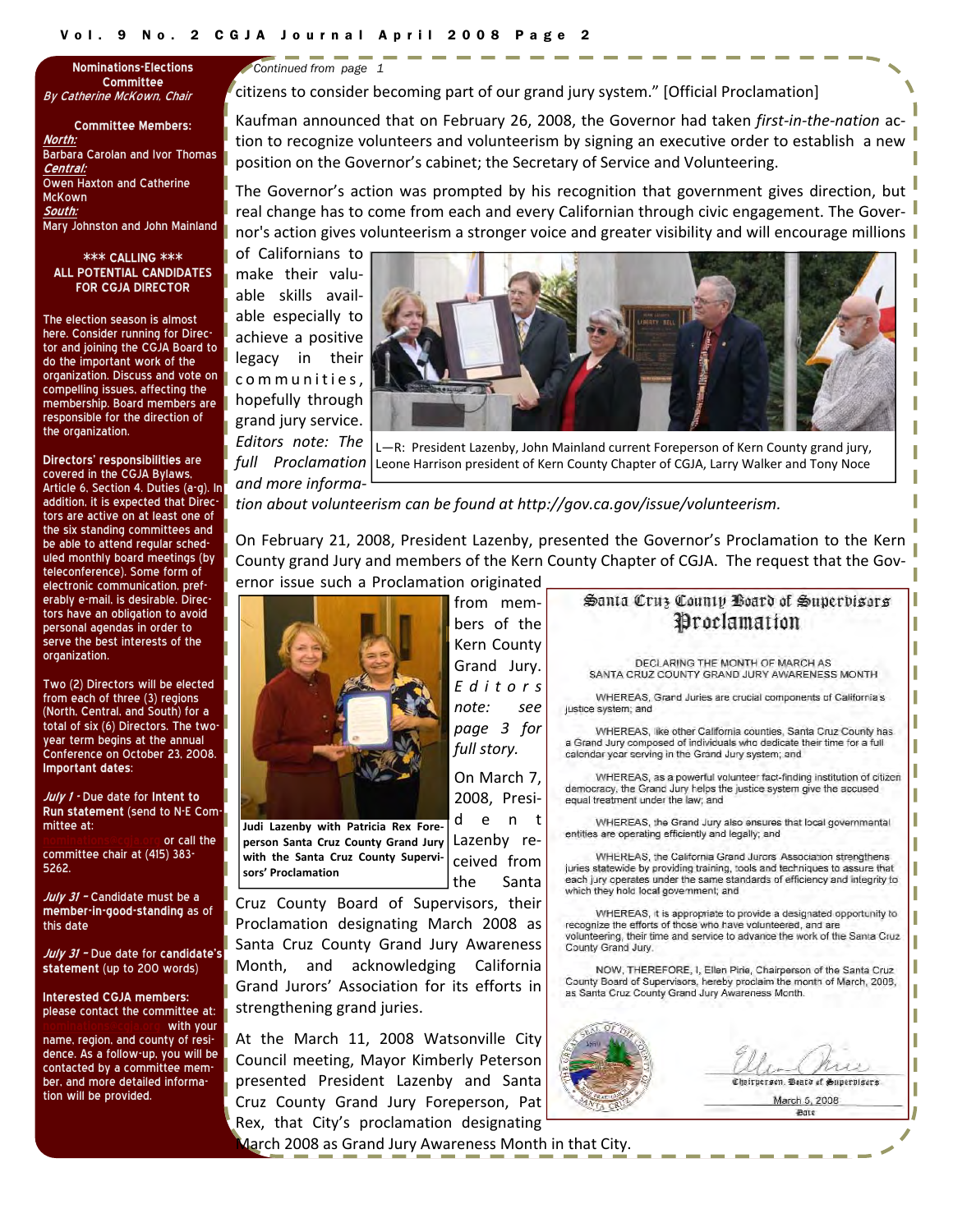#### More Grand Jury Awareness Month Events

#### Counties of Ventura and Santa Barbara

*Jerry Lewi, Journal Editor*

We received a good response to our efforts to spread the Governor's proclamation to as many counties as



we could. You will see several exam‐ ples in this issue. Two that I am more personally aware of occurred in my County of Ventura and in

neighboring Santa Barbara County.

In Ventura, on February 26, the Ven‐ tura County Board of Supervisors issued a similar proclamation. I at‐ tended the meeting, spoke about CGJA's role, and cited several exam‐ ples of effective reports issued by Ventura Grand Juries in recent years.

*For those in Ventura County inter‐ ested, this Board meeting can be viewed on the County website by go‐ ing to the video archives for that date and clicking on agenda item 29.*

#### **Here is an email from Ted Sten, Foreman of the Santa Barbara Grand Jury:**

"This morning (which was also Febru‐ ary 26), as the first item on the Board of Supervisor's agenda, the Chairman of the Board of Supervisors, Salud Carbajal, presented to me, as Fore‐ man of the Grand Jury, a "Resolution Proclaiming February as California Grand Jury Awareness Month in Santa Barbara County." The Proclamation was signed by all 5 county Supervisors and I intend to have it framed and I will present it to my Jury this Thursday. The proceedings were televised live on the County access channel and will be televised several times over the course of the week. Following the presentation, Salud gave me the opportunity to describe the dedication and commit‐ ment of the Santa Barbara Grand Jurors.

Salud Carbajal has always been a very strong and consis‐ tent supporter of our Grand Jury and has repeatedly helped us in our various endeavors here in Santa Bar‐ bara County."

*This ceremony can also be seen on the County's website by going to video archives and clicking on agenda item A‐1 on that date.*

**February Is Now Grand Jury Awareness Month Throughout the State**  *Reprinted from the San Luis Obispo Chapter Newsletter* 

As you know, February is Grand Jury Awareness Month in San Luis Obispo County. The Board of Supervisors and the councils of the seven cities said so. Now Governor Arnold Schwarzenegger has entered the fray. We reprint below the February 3 press release from the California Grand Jurors' Association.

*Continued page 5*  Judi Lazenby, President of California Grand Jurors' Association (CGJA) a statewide organization of veteran and current grand jurors, announces that

### **Kern County Celebrates Grand Jury Awareness in Front of County's Liberty Bell**

*By: Trudi Slater*

At 10:00 a.m. on February  $21<sup>st</sup>$ , in true American style, the Kern County Grand Jury cele‐ brated Grand Awareness activities in front of the County Liberty Bell in Bakers‐ field. Activities included a Crossroads Honor Guard posting the



American and State flags, introductions by Grand Jury Foreman John Mainland, speakers, and presentations to both Grand Jury essay winners and local media supporting Grand Jury efforts throughout the year. Bakersfield Fire Department personnel flew the City's two‐story high American flag dur‐ ing the ceremony's presentations.

California Grand Juror's Association President Judi Lazenby was also on hand to present a copy of the Governor's State Proclamation declaring February as Grand Jury Awareness Month and formally announced Kern County as the host for the Association's annual conference.

Jerry Lewi, CGJA Public Relations Committee chair, presented the 2007 Excel‐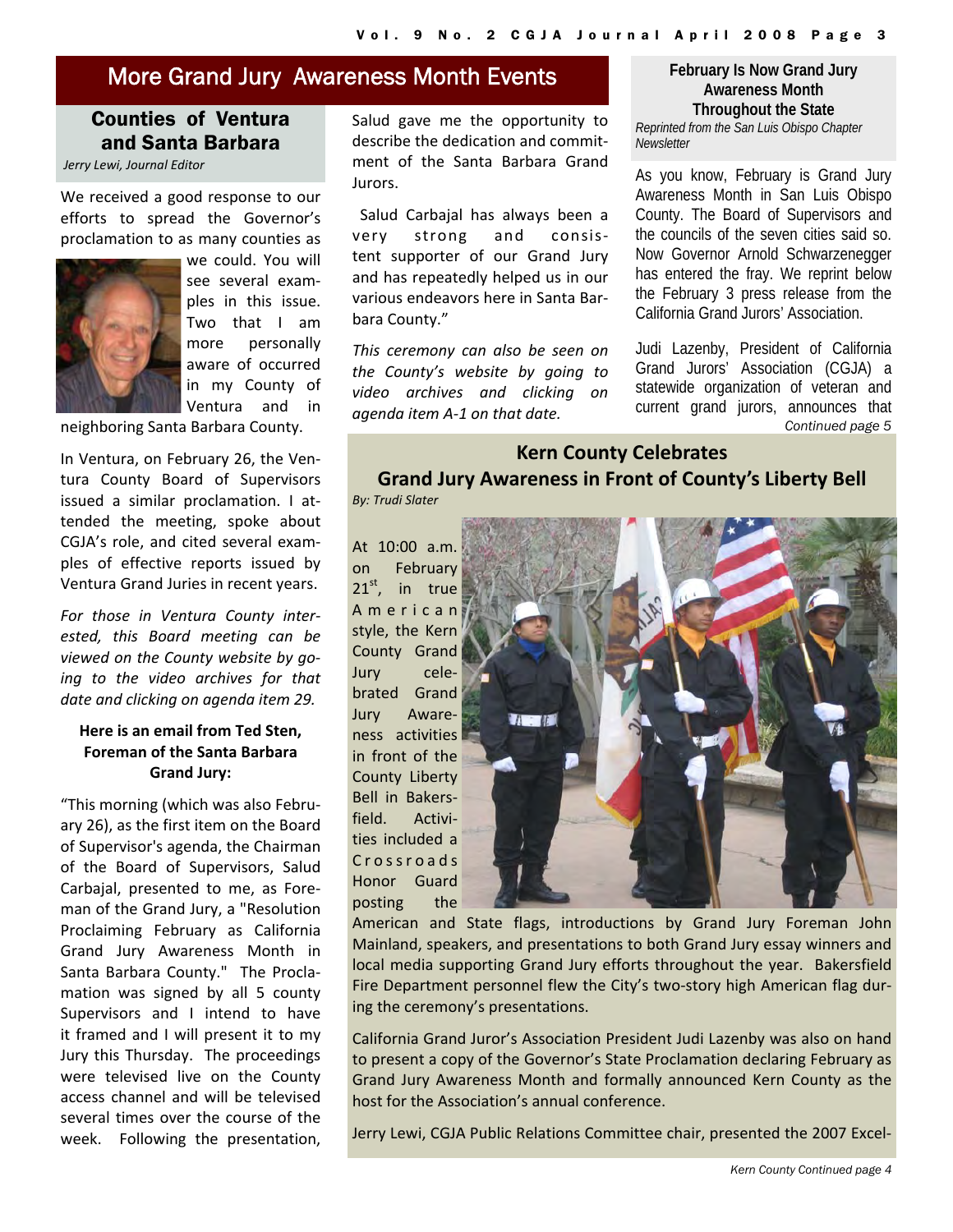*Kern County continued from page 3* 



*CGJA President Judi Lazenby presents to John Mainland 2007‐2008 Kern County Grand Jury Foreman, a copy of the Governor's State Proclamation declaring February as Grand Jury Awareness Month and formally announced Kern County as the host for the Association's annual conference*.

lence in Reporting award to the Kern County Grand Jury and further recognized local Kern County chapter members, includ‐ ing Leone Harrison and Tony Noce, as being instrumental in securing approval for the State proclamation.

Additionally, Foreperson Mainland was pleased to announce the Board of Supervisors' Grand Jury Awareness proclamation, an annual occurrence in Kern County. As John mentioned, "Our goal in this endeavor is not just to increase public aware‐ ness of the Grand Jury System but to encourage all citizens who are willing and able to become involved to seriously consider applying for service on the Grand Jury."

Grand Jury Member Doris Duquette announced student win‐ ners of the Grand Jury's essay contest entitled "Transparency in Government." First, second, and third prizes (\$100, \$75, and \$50) were awarded to both high school and junior high school winners. High school winners in first, second and third place were DeWayne Shepard, Michael Sprenger, and Daniel

Peck. Junior high school winners in first, second and third place were Sa‐ hara Khouja, Zach Lewis, and Fatimah Masri. The Mountain Enterprise News‐ paper from Frazier Park tripled the amount of winnings from students in the Frazier Park area; thus, Sahara and Zach (from Frazier Park) ended up with \$300 and \$225 for their award-winning essays.

Others attending the ceremony in‐ cluded County and City officials, Kern County Grand Juror's Association mem‐ bers, teachers, and media personnel. After the formal presentations, atten‐ dees were invited to visit the Grand occasion and enjoy refreshments.



Jury rooms which were open for the *Left to right: Kevin Knutson, Aaron Flucker, Doris Duquette, John Mainland, Judi Lazenby, and Jerry Lewi* 

#### KERN COUNTY WINNING ESSAY **By: DeWayne Shepard**

*School: Redwood High School, KCSOS Grade 12 Teacher Corrine Raub* 

This essay will include: what makes up the Grand Jury, what the Grand jury focuses on, what it takes to be come a Grand Juror, and what the Final Report is. In the United States, the states of California, Minnesota, and Nevada all have Grand Juries at a county level. The

California Penal Code governs the Grand Jury in California. Grand Juries are not subject to the Brown Act.

The Kern County Grand Jury is made up of nineteen jurors. It is also seated on a fiscal year level. A county‐level Grand Jury mostly fo‐

cuses on oversight of government. For example: institutions, schools, and city agencies. But anyone who receives public money can be exam‐ ined by the Grand Jury.

*Kern County continued on page 5*  The Grand Jury may also issue an accusation against public officials.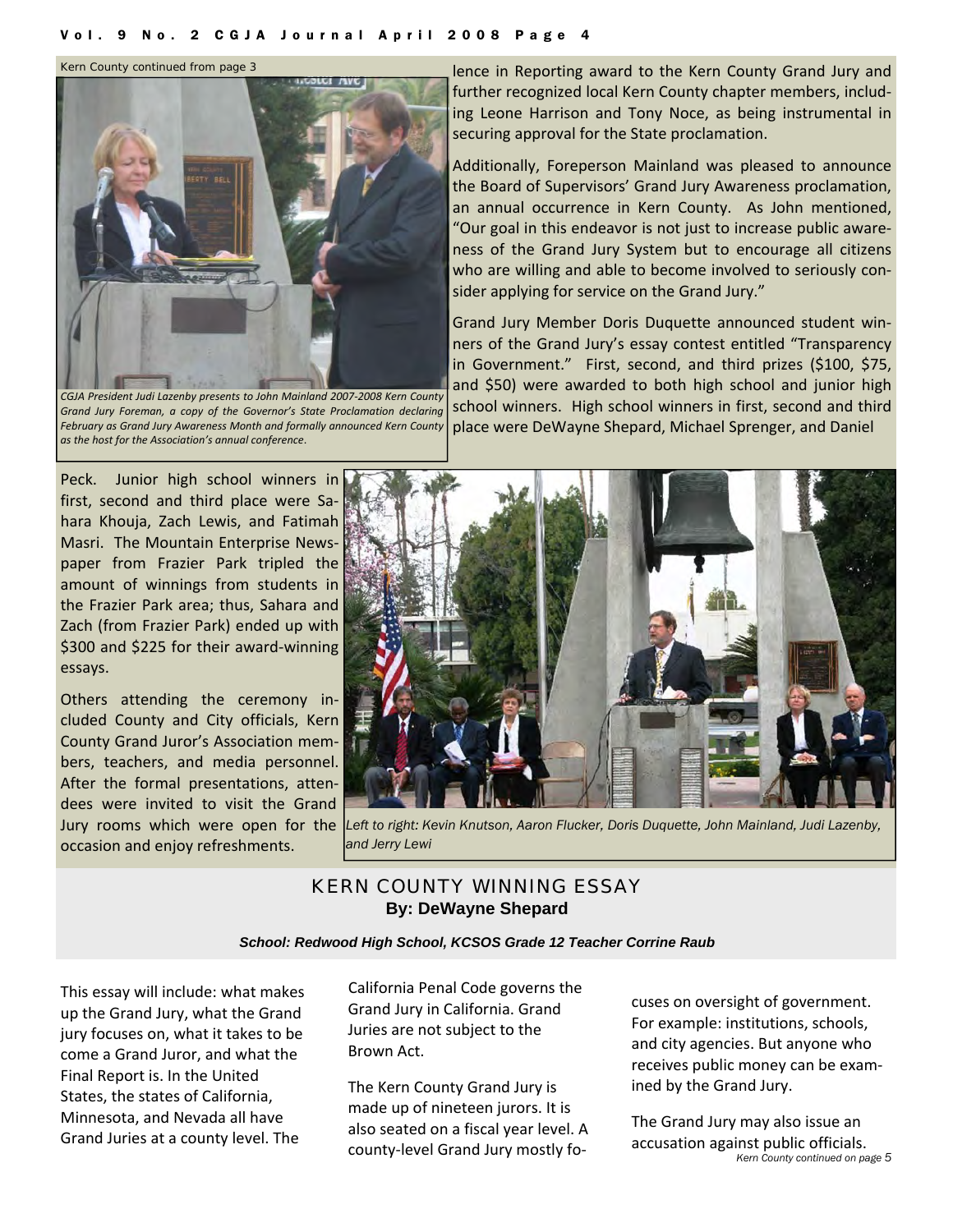#### *Kern County continued from page 4*

This can result in a removal from office if held up in court. But no indi‐ vidual grand juror that's acting by himself has any power or authority; however as a group, the Grand Jury has quite an amount of authority.

To become apart of the Kern County Grand Jury you must be a citizen of the United States, have lived in Kern County for at least one year, able to speak and understand the English language, you must be eighteen years or older, and cannot have been convicted of a felony. All of these things are required if a person wants to successfully be‐ come a part of the Kern County Grand Jury.

But what really makes the Grand Jury something special is the Final Report. The Grand Jury's Final Re‐ port is an annual report containing a summary of the findings, also the recommendations of each commit‐ tee, plus general information about the county. The Grand Jury issues its final Report to a presiding judge at the end of its term. You can find portions of the Final Report pertain‐ ing to investigation on the internet and even in the newspaper. The Grand Jury uses their Final Report to show what they have found against the institution or city at hand. That's really the goal of the Grand Jury to find things wrong in an institutional and write about it in the Final Re‐ port. So that they can distribute it to the public and the people can vote to fix it.

The Grand Jury is one of the best judicial systems because it checks on cities and institutions to make surethey are doing their job. They let the people in the city know what they are doing, by writing their Final Report and issuing it to the public. This is why I believe the Grand Jury is important to Kern County, be‐

cause with out this part of govern‐ ment we would not know half of what's going on in our city agencies or our schools. Now we can get an idea of what's happening around the schools and even in our juve‐ nile institutions. That is why I and many other members of the com‐ munity believe that the Kern County Grand Jury is very impor‐ tant.

**UNUNU** 

**County News Release San Diego County Proclaims Grand Jury Awareness Month**  *By Laura Nicks, San Diego County Grand Jury Liaison* 

A delegation from the Past Grand Jurors Association (PGJA) was on hand this week to hear San Diego County Supervisor Greg Cox pro‐ claim February Grand Jury Aware‐ ness Month. The PGJA is comprised of more than 60 persons who have previously served on one or more grand jury panels.

Attending were Walter Hofmann, MD, president; Craig Orange, imme‐ diate past‐president; Richard Matheron, who chaired the San Diego County implementation re‐ view committee; Meredith Avery, secretary and Julius Katz, vice presi‐ dent‐‐the latter two were co‐ acceptors of the document.

At the beginning of the month, Gov‐ ernor Arnold Schwarzenegger is‐ sued a similar proclamation naming February 2008, California Grand Jury Awareness Month. The City of San Diego also plans to honor the grand jury.

There are 19 members of the San Diego County Grand Jury currently serving a year‐long term that ends this coming June. The culmination of grand jury service is the release of a report to the public, including, but not limited to, the jury's inspec‐ tion of county detention facilities

and the findings of its examination of county agencies.



*Continued from page 3 February Is Now Grand Jury Awareness Month Throughout the State* 

Governor Schwarzenegger has issued an Official Proclamation designating the entire month of February as GRAND JURY AWARENESS month.

In furtherance of its mission to educate the public on the valuable work that grand juries do throughout California functioning as a civil watchdog over local governments, CGJA had petitioned for an Official Proclamation to set aside February as the month to emphasize Grand Jury awareness.

California's independent grand jury is a powerful volunteer, fact finding body with the potential to recommend constructive change in local government, and actually make a difference.

This proclamation is a fitting tribute to citizens who have served in their local grand juries and to the important achievements these juries have accomplished.

For the month of February and beyond, all Californians are challenged to become more familiar with this unique system, and to volunteer to serve on their local juries. These grand juries are among the oldest, most respected, and most powerful civil institutions. Grand jury service promises volunteers unique exceptional benefits which include the following rewards:

A significantly enhanced understanding of local governments, a meaningful and significant say in local government through published reports of investigative findings, and a renewed faith in the power of Citizen Democracy to make a difference.

To quote Margaret Meade, "A small group of thoughtful people could change the world. Indeed, it's the only thing that has."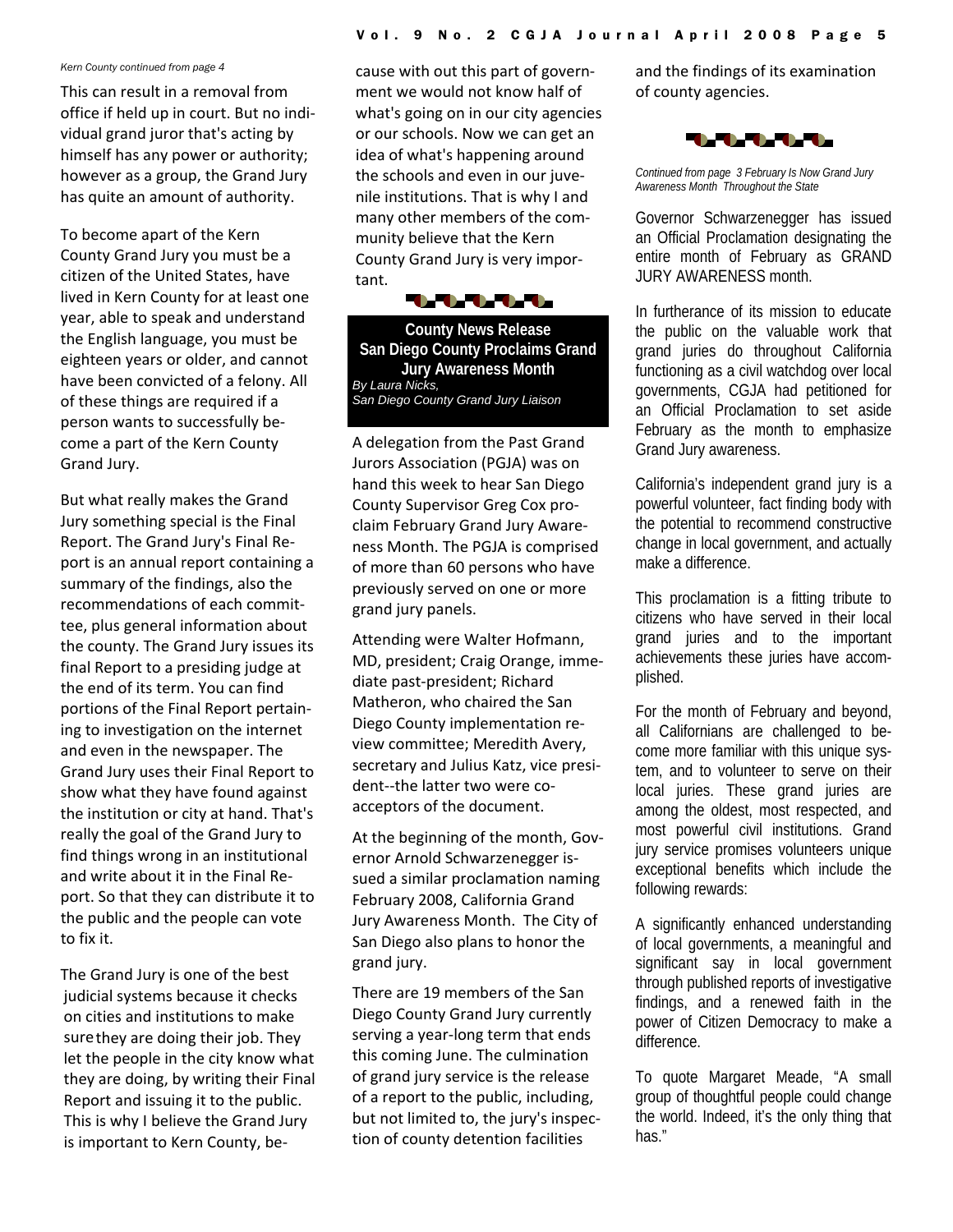#### **Mayor Sanders Appoints 7 to the Past Grand Jurors Association Implementation Review**

*Ed Note: Most of you are probably aware that the San Diego Past Grand Jurors' Association has had a long-standing agreement with San Diego County for an Implementation Review Committee that looks at all grand jury recommendations agreed to by the County to see that they are actually implemented. This press release describes a similar agreement recently reached with the City of San*

*Diego. Congratulations to the association for making this happen!* 

**San Diego**- Mayor Sanders has appointed Dr. David Higgins, Dr. Walter Hofmann, Dr. James Kelly, Richard Matheron, Bill Rose, Pamela Swain, and Lillian Wagner to the Past Grand Jurors Association Implementation Review Board, subject to City Council confirmation.

David Higgins, Ph.D., is a Consultant specializing in the biotechnology industry. He served as the Jury Foreman for the 2006-2007 San Diego County Grand Jury. Dr. Higgins resides in North Park. He will serve for a term expiring June 30, 2008.

Walter Hofmann, M.D. has been a practicing California Psychiatrist since 1953. He is the current President of the San Diego Past Grand Jurors Association and served on the San Diego County Grand Jury from 2004-2005. Walter is a member of the Board of Directors of CGJA.



L R: Dr. David Higginsm Dr. Walter Hofmann, Dr. Jim Kelly, Pam Swain, Richard Matheron, Lil Wagner and Dr. Bill Rose

James Kelly, Jr., Ed.D., is a retired Bank Executive who worked in various leadership positions for Great American Bank, formerly San Diego Federal, from 1983 – 1994. Upon retiring from the banking industry in 1994, Dr. Kelly became very active in service to the Navy and the community. He was the President of the San Diego Council of the Navy League of the United States in 1996, and a national member of the Leagues' Board of Directors for three years. He served as the Jury Foreperson for the 1997-1998 San Diego County Grand Jury and served for a brief period on the Board of CGJA.

Richard Matheron served in the United States Foreign Service under the Department of State for 39 years. During his various roles at the U.S. Foreign Service, Mr. Matheron was the U.S. Ambassador to the Kingdom of Swaziland, and Ambassador in Residence at Tuskegee Institute in Alabama. Mr. Matheron has been a member of the Past Grand Jurors Association of San Diego since 1995. He served on the San Diego County Grand Jury from 1994-1995 and 2002-2003. From 2004 to 2007, Mr. Kelly served on the County's Past Grand Jurors Association Implementation Review Committee, and was the Committee Chair from 2005-2007.

Bill Rose has more than 27 years experience within the educational arena and is currently a Supervisor of San Diego State University's Student Teacher Program. Throughout his career, he has taught and lectured at various colleges and universities including National University, San Diego State University, Point Loma Nazarene College, and Redlands University in Redlands, California. Bill is a CJGA member and served on the Public Relations Committee.

Pamela Swain retired as a Social Worker after 30 years in various assignments for the County of San Diego and the County of Orange. Ms. Swain was elected Woman of the Year by the Business and Professional Women Association in Englewood, Florida in 1988. Ms. Swain served on the San Diego County Grand Jury from 2003-2004, and participated with various committees including the Environment and Public Works Committee, and Health and Human Services Committee. She also chaired the Legislation Committee.

Some time ago I undertook to submit, from time to time, a column summarizing some of the inquiries CGJA has received over time. They come from various sources, primarily sitting grand jurors. Many CGJA members field these questions, though for obvious reasons they tend to be addressed to the trainers and Legal Committee members. Unless CGJA is officially on record

#### Grand Jurors Ask *By Jack Zepp*

with a view, the answer will have been given as an individual opinion, not the official opinion of CGJA. Also, neither CGJA nor its members give legal advice and answers usually include a disclaimer to that effect. The information below is, similarly, neither the formal position of the CGJA (unless so noted) nor legal advice.

**Query**: To whom does the grand jury make

its Final Reports and how are they required to be distributed? How are they distributed in practice?

 **Response**: There are few technical requirements regarding distribution of a Final Report. The primary one is that a copy of each Final Report (there may be more than one Final Report over the course of the year) must be submitted to the presiding judge and, after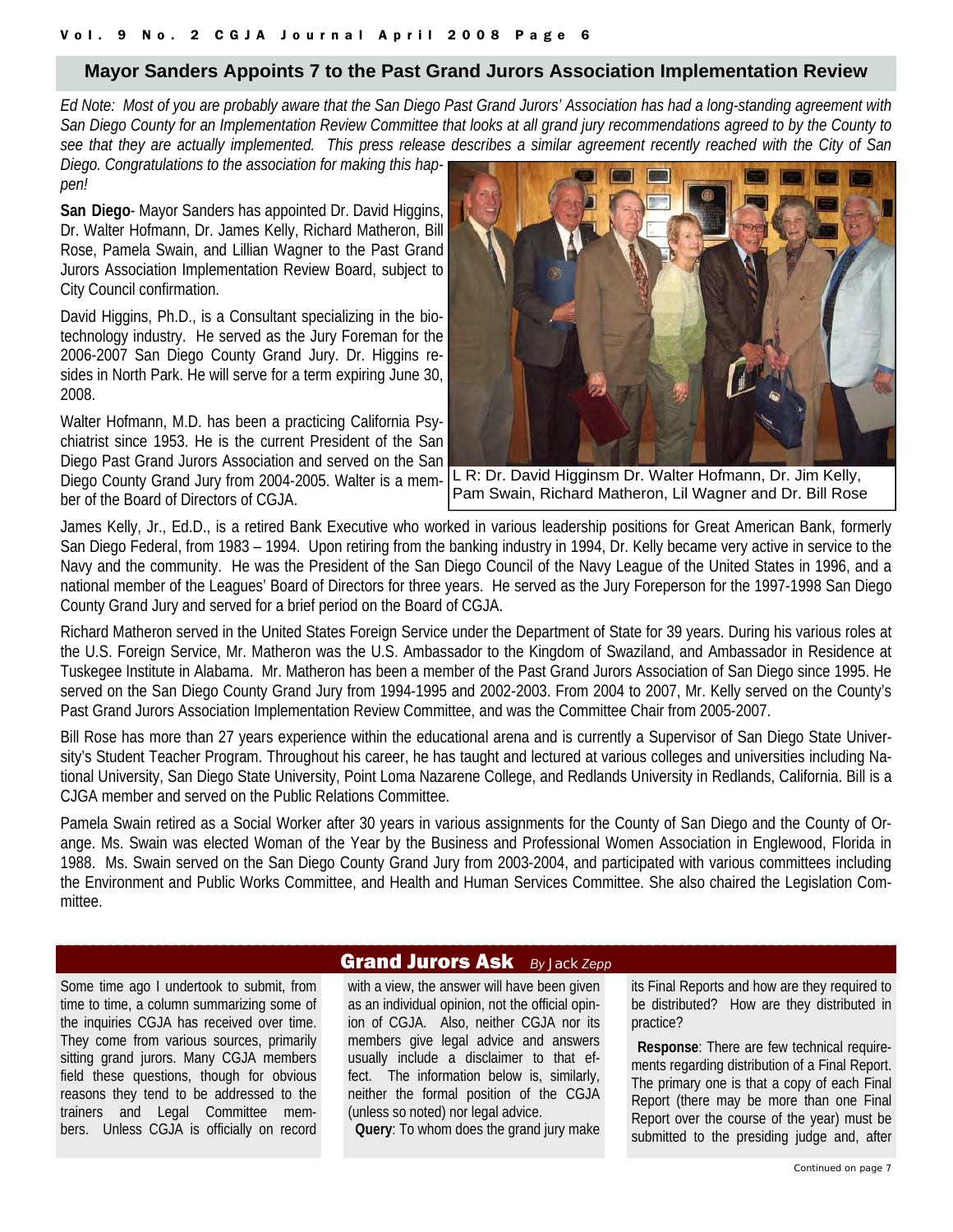#### 2008 CGJA ANNUAL CONFERENCE OCTOBER 23 & 24, 2008 HOLIDAY INN SELECT BAKERSFIELD, CALIFORNIA PHONE: 1-800.-227-4747

CGJA's '08 Annual Conference (AC) Committee and the County of Kern are looking forward to seeing you at CGJA's 27th Annual Conference that will be held in the City of Bakersfield and the great County of Kern.

The Holiday Inn Select Hotel (soon to be Marriott) is located in picturesque downtown Bakersfield only two blocks from the Amtrak train and bus station, and a few minutes from the airport. The 2008 conference site is only a couple of hours car ride from the counties of Los Angeles, San Bernardino, Ventura, Santa Barbara, San Luis Obispo, Tulare, and Inyo. Get together with other attendees from your county, form a group and have a fun trip to the conference.

The '08 AC theme is The Grand Jury System, "Created by Our Forefathers, Preserved by Our Citizens; A Learning Experience You Will Never Forget."

Kern's two hundred seventy former grand jurors and the conference's eighty local volunteers promise you the Biggest, the Best, the Most Informative, and the Most Entertaining experience in CGJA conference history.

A letter from the Governor's office received February 20, 2008 advised:

"Thank you for inviting Governor Arnold Schwarzenegger to speak at the California Grand Juror's Association's conference. The Governor is honored by your request for him to participate in your event. We are currently in the process of reviewing your invitation. However, we are unable to make a commitment at this time. Once we begin to schedule the Governor's calendar for your event's time frame we will be in contact with you."

The AC committee and CGJA are encouraged the Governor's schedule will allow him to attend the conference.

The June issue of the CGJA Journal and the CGJA web site will have registration forms and more conference details, so mark your calendar now and plan to attend.

President Judi Lazenby will be accepting a Proclamation from the County of Kern's Board of Supervisors acknowledging the CGJA Annual Conference at their October 21 board meeting. Plan to come and join President Lazenby in accepting the Proclamation. The City of Bakersfield City Council will also be acknowledging the AC at their October 23 evening meeting.

Whether you are a seated grand juror, a former juror, or a future grand juror, do not miss this chance to learn more about California's regular grand jury system, meet fellow grand jurors, and have a fun time attending the 27<sup>th</sup> California Grand Jurors' Association Annual Conference.

#### **Conference Chair Tony Noce 2808 Houchin Rd. Bakersfield, CA 93304-5629 (661) 835-7591 email: anthonyskids@yahoo.com**

#### *Grand Jurors Ask continued from page 6*

his/her approval of it for legal compliance (NOT whether it is right, wise or grammatical), a copy of it is filed with the Court Clerk who must forward a true copy of it to the State Archivist to retain "in perpetuity." (Penal Code 933.) In addition, Penal Code 933.05(f)) requires that a grand jury provide to an affected agency, two days before the release of a Final Report, that portion of a report that relates to "that person or entity." Finally, the last sentence of Penal Code 933(c) can be read to require each currently impaneled grand jury to retain a copy of prior Final Reports for five years. Other than as noted above there is no technical requirement that a Final Report be provided to any agency, official or jurisdiction, or made public, or retained.

As a practical matter, in addition to the techni-

cal requirements, various grand juries engage in various other methods of distribution. These methods may be used for both single subject Final Reports issued throughout the course of a grand jury's term and compilations of Final Reports (usually called The Final Report) issued at the end of the term. Single subject Final Reports (often called "Interim Final Reports" or, misleadingly because it implies they are not final, "Interim Reports") are filed with the Clerk and released early to affected agencies, as required by law, and usually, distributed (again) in hard or electronic copies to affected agencies and officials, often with an explanation of the response requirements and deadlines found in Penal Code 933 and 933.05. They, in particular, are also usually released to the media accompanied by press releases and/or executive summaries to facilitate the dis- *Continued on page 10* 

#### **SMCAGJ Scholarship Winner Selected By Joanne Landi**

The winner of our first scholarship award of \$300.00 was selected recently. His name is Marco Genesta. Marco will be graduating from Hillsdale High School this coming June. The award was presented by Mr. Robert Keropian, retired high school principal of El Camino High School, former San Mateo County Civil Grand Juror and presently the District Director of the National Football League Hall of Fame.

#### **THE CITIZENS' VOICES**

*By Marco Genesta, Hillsdale High School San Mateo, Ca. January 2008 Essay 300 Words of Less* 

Experiencing a visit to the outstanding and complete website created by the San Mateo County Association of Grand Jurors allows the public to discover how to be part of a jury as well as detailed information about the Civil Grand Jury and the Criminal Grand Jury. The interesting sections: "Teacher's Guide" and "Learning Center" persuade the reader to research more information in addition to what is already given.

The excellent explanation of the differences between the types of juries is not the only high point of the website; in fact, there is additional information that offers a better understanding of the requirements, the procedures and the functions of each type of jury. First, the importance of the grand jury system in California helps citizens to comprehend how each county randomly selects 19 citizens yearly to react to citizens' complaints about county government affairs and then investigating these accusations. Finally, investigations lead to documented findings and recommendations voicing their opinions and contributing to the county government.

By providing links related to this website, the San Mateo County Association of Grand Jurors opens opportunities for the reader to find a deeper and more conceptional explanation about the California Grand Jury system in case the main ideas are unclear or if the public is interested in other learning areas such as "The Outline Library of Books and Journals."

It is important to highlight that citizens' voices can be heard by collaborating on investigations as grand jurors. They can also constructively help the government make better decisions and protect the community.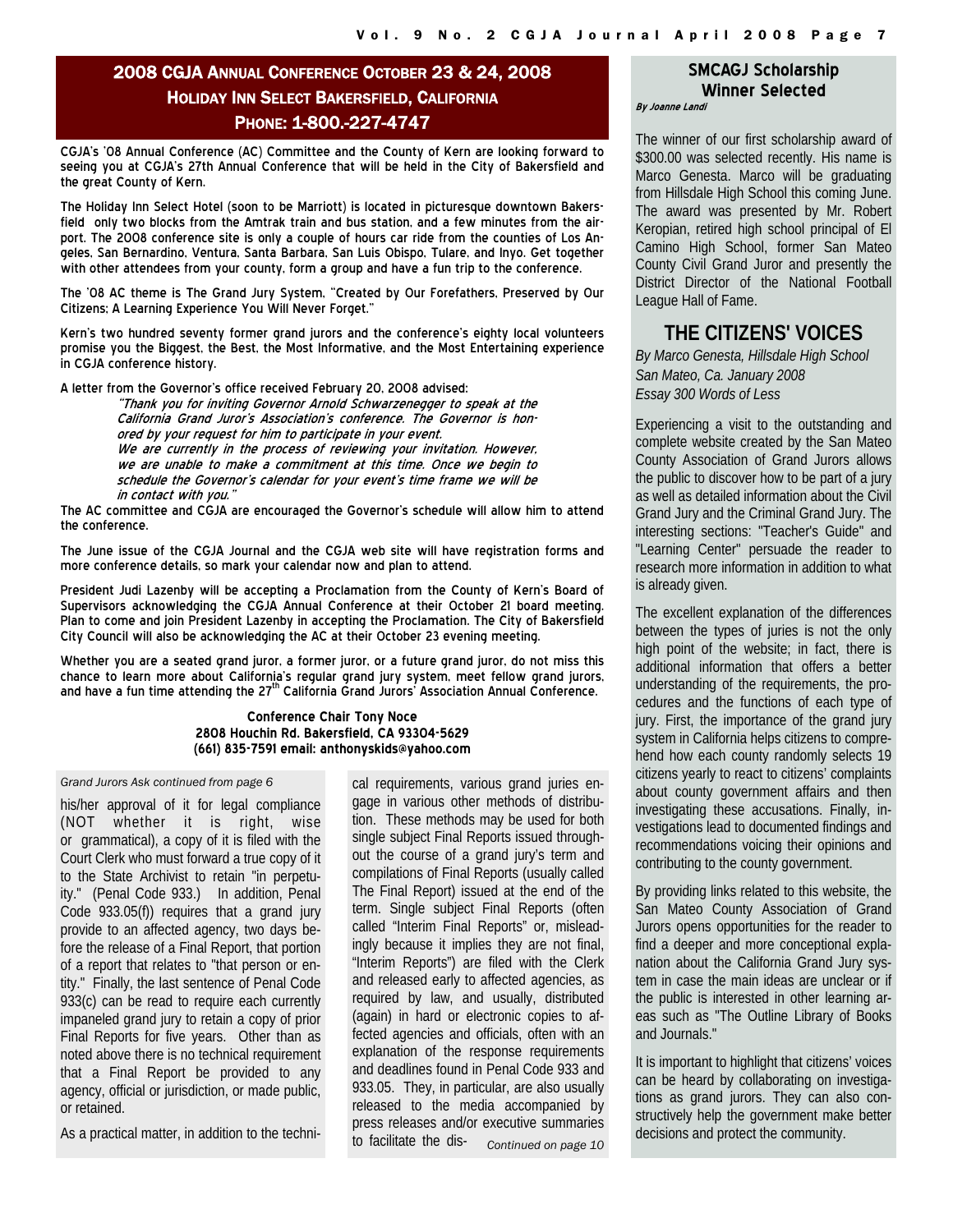#### COMMITTEE REPORTS

#### Training Committee Report

#### *By Lew Avera Committee Chair*

The Training Committee has contin‐ ued to work in the off‐season to en‐ hance the quality and outreach of programs in pursuit of our associa‐ tion mission.

The entire schedule of core pro‐ grams, Law, Investigations, Inter‐ viewing, Report Writing, and Conti‐ nuity has been reviewed and up‐ dated where appropriate by the in‐ structional team for each subject. These reviews and updates provide for incorporating new information, keeping current with grand jury rules and practices, and effecting improvements based upon partici‐ pant feedback from last year's semi‐ nars. For the first time each of the five subjects has a professional level computer based visual presentation to accompany and support the trainer's delivery. Use of this sup‐ port will be standardized across all instructors for a given subject, thereby better ensuring a compre‐ hensive and standard presentation.

For the first time in several years the training brochure used to publicize and promote our courses will have a dramatically new look. From a stan‐ dard 9 X 11 inch magazine style for‐ mat, the brochure will be reduced in size and created in a multi page fold‐ ing brochure with significantly added graphic effects. The commit‐ tee feels it will have a positive effect on repositioning the training pro‐ grams in the eyes of the recipients.

Probably the most significant and exciting product of the training com‐ mittee, however, is the continued expansion of our standard programs in terms of both content and geography. For the first time in recent years, the core programs were of‐

fered in the Los Angeles area in the summer of 2006. We are pleased with the market penetration and will provide these programs again this year. In addition, two Report Writing workshops and an addi‐ tional Foreperson workshop have been added to our scheduled pro‐ grams for this summer. As of this article, advanced registrations and inquires of interest are the strong‐ est they have been in years. A de‐ tailed schedule of our training pro‐ grams, to include dates and loca‐ tions, can be viewed on the CGJA website.

As the training season approaches members of the Training Commit‐ tee and all of our trainers look for‐ ward to seeing many of you at the summer seminar programs. With‐ out your dedicated assistance we would not be able to deliver the professional programs which we do.

### Operations Committee Report

*By Serena Bardell, Chair* 

While Operations ("Ops") fulfills its mandate to oversee the 2008 An‐ nual Conference (AC), receiving

reports at each monthly meeting from the '08 AC Chair, Tony Noce, and providing the experience and perspective of Ops

members who have chaired and/or participated in previous CGJA ACs, it has also begun the process of seek‐ ing bids for the 2009 AC. Ops Chair Serena Bardell sent emails to CGJA directors and chapters in the North‐ ern Region inviting them to inform Ops by mid‐April of their interest in hosting and to submit a preliminary proposal by mid‐May.

The reason for moving on this so early is the Board's decision to begin the process in time to sign a hotel contract before the start of the one‐ year "penalty period" that some ho‐ tels impose.

Tony and his Kern County colleagues have set up an amazingly detailed structure for assuring the success of this October's AC in Bakersfield. The enthusiasm and energy displayed are a tribute to how deeply our col‐ leagues in the south‐central portion of the state value the jury and how carefully the local chapter laid the groundwork for this conference. Their outline of duties will surely serve as an aid to future conference planners in the ongoing effort to pass along AC knowledge and avoid annual reinvention of the wheel.

The *Excellence in Reporting* subcom‐ mittee is still accepting nominations in both the media and grand jury report categories for this year's prizes. Deadline for submissions is July 15.

Ops has begun the process of updat‐ ing and formalizing its Procedures, which both follow and differ from its Policies.

Meetings continue to be a tribute to cooperation and warm fellow‐ feeling. Those who wish to visit and/ or join the committee are welcome to attend teleconferences, which have been moved from the second Monday to the **first Thursday of each month at 8 pm.**

Agenda and Minutes of Board of Directors Meetings Can be read online at www.cgja.org

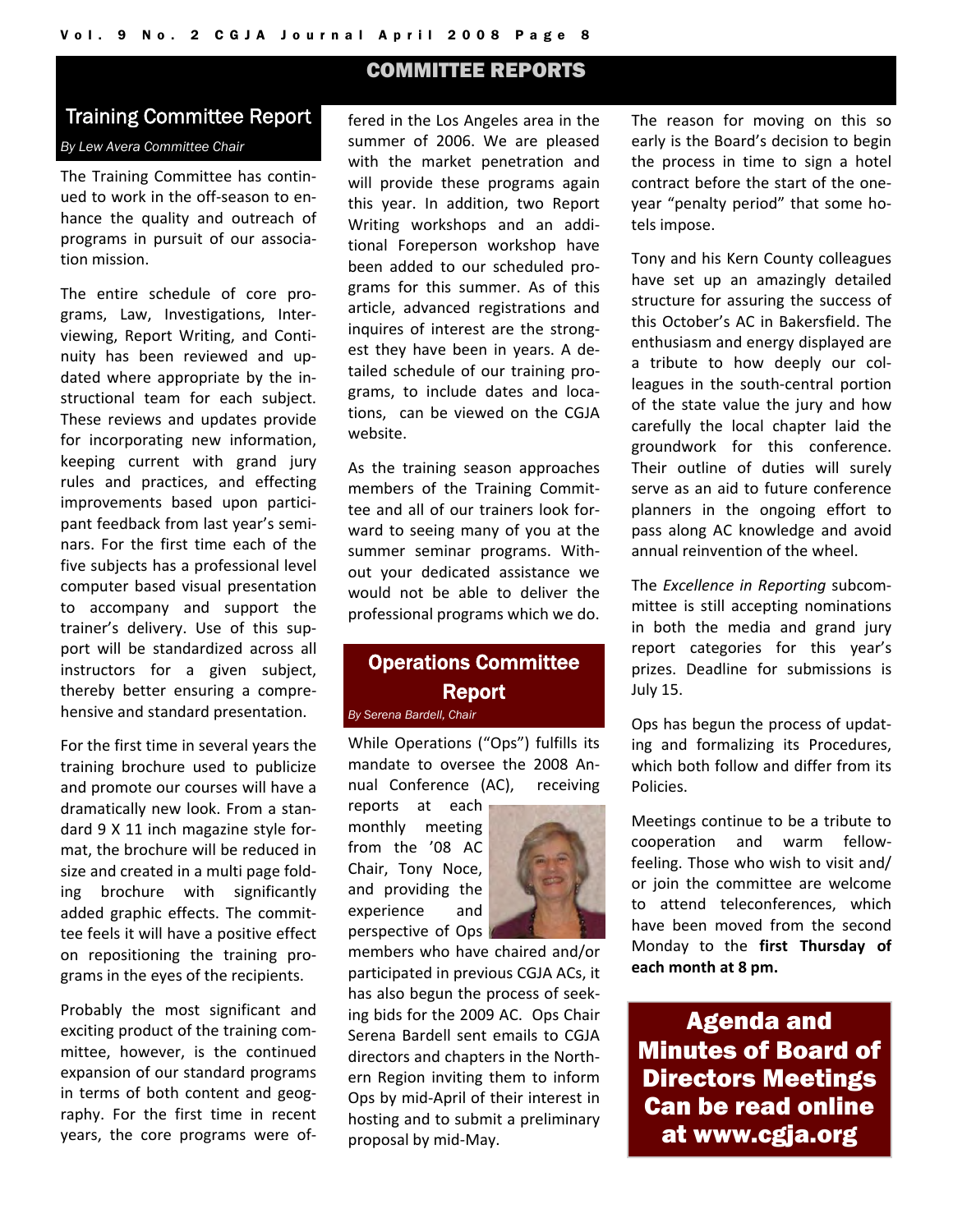#### Membership Relations Committee

*By Tim Colbie, Committee Chair* 

A lot is happening in MRC as we ready for the upcoming 2008‐2008 mem‐ bership drive. At last month's board meeting, the board approved several



new membership options.

1. We are now offering a lifetime membership at \$500.00. One pay‐ ment will guarantee all benefits of membership and you will never have to remember to renew your membership.

2. The board approved a multi year membership plan. This plan allows you to purchase two (2) or more years at the current \$25.00 yearly rate. It will make it easy to write of \$50, \$75 or higher and get the dis‐ counted membership rate of \$25 per year.

3. The board also approved a mem‐ bership increase to \$30 per year if you are renewing or joining for the first time.

Last night the board also authorized renewal dates based on the date you joined. For example, if you join on April 15, 2008 then your annual renewal date will always be the 15th of April.

Should you have any membership questions, please do not hesitate to drop me an email at tcol‐ bie@carlsontravel.net.

#### **HELP WANTED**

**Don't just be a member of CGJA, become a participating member. All committees will welcome your involvement as new people and their ideas is what will keep our organization moving ahead in both educating the public and training grand jurors.** 

#### **Finance Committee Report**

**2007 Financial Report**

*By Ivor Thomas Treasurer* 

Included in this issue of our journal is a final report of our finances for 2007. It was a successful and prosper‐ ous year, where we spent a great deal of time and en‐ ergy trimming costs and raising funds to rebuild cash reserves. Our new cookbook was a success, and we sold off much of our excess inventory of publications and merchandise. That hard work brings us into a year where we cannot expect such surpluses, as much of

the focus of our board and committees last year was cleaning house; we have already begun the transition of changing our focus outwardly to our educational mission.

Outreach and educational projects cost money and are good investments; at the same time our 2008 budget allows for a zero net profit/loss. Member‐ ship dues cannot cover larger projects and the costs associated with our sum‐ mer training seminars are rising rapidly as hotels raise their prices. The cash reserve we established last year only allows us to fund expenses for summer seminars before we receive payments from the counties, so we must continue to be diligent to fundraise and build reserves for larger multiple year projects.

| California Grand Jurors' Association Profit and Loss (un-audited/un-reviewed)<br>as of December 31, 2007 |             |             |             |           |  |  |
|----------------------------------------------------------------------------------------------------------|-------------|-------------|-------------|-----------|--|--|
|                                                                                                          | Total       |             |             |           |  |  |
|                                                                                                          | Jan - Dec   | Jan - Dec   | \$          | %         |  |  |
| Income                                                                                                   |             |             |             |           |  |  |
| 3000 Administration Income                                                                               | \$1,286.99  | \$2,503.02  | ÷           | $-48.58%$ |  |  |
| 3200 Finance Committee In-                                                                               | \$2,792.52  | \$3,440.72  | ÷,          | $-18.84%$ |  |  |
| 3401 Membership Committee                                                                                | \$8,950.00  | \$9,217.52  | ÷,          | $-2.90%$  |  |  |
| 3600 Annual Conference In-                                                                               | \$8,820.00  | \$3,432.36  | \$5,387.    | 156.97%   |  |  |
| 3800 Publications and Mer-                                                                               | \$3,484.03  | \$1,074.00  | \$2,410.    | 224.40%   |  |  |
| 3900 Training Income                                                                                     | \$62,254.42 | \$51,130.69 | \$11,12     | 21.76%    |  |  |
| <b>Total Income</b>                                                                                      | \$87,587.96 | \$70,798.31 | \$16,78     | 23.71%    |  |  |
| Expenses                                                                                                 |             |             |             |           |  |  |
| 4000 Administration                                                                                      | \$3,227.76  | \$3,193.09  | \$34.67     | 1.09%     |  |  |
| 5000 Finance Committee Ex-                                                                               | \$1,349.93  | \$2,136.94  |             | $-36.83%$ |  |  |
| 6000 Membership Committee                                                                                | \$442.98    | \$207.64    | \$235.3     | 113.34%   |  |  |
| 7000 Operations Committee                                                                                | \$125.11    | \$184.22    | $-$ \$59.11 | $-32.09%$ |  |  |
| 7500 Annual Conference Ex-                                                                               | \$5,478.96  | \$5,591.29  |             | $-2.01%$  |  |  |
| 7800 Publications/                                                                                       | \$2,593.71  | \$2,565.77  | \$27.94     | 1.09%     |  |  |
| 8000 Public Relations Commit-                                                                            | \$3,792.47  | \$3,837.32  | $-$ \$44.85 | $-1.17%$  |  |  |
| 9000 Training Com.                                                                                       | \$53,460.89 | \$44,930.00 | \$8,530.    | 18.99%    |  |  |
| <b>Total Expenses</b>                                                                                    | \$70,471.81 | \$62,646.27 | \$7,825.    | 12.49%    |  |  |
| Net Operating Income                                                                                     | \$17,116.15 | \$8,152.04  | \$8,964.    | 109.96%   |  |  |
| Net Income                                                                                               | \$17,116.15 | \$8,152.04  | \$8,964.    | 109.96%   |  |  |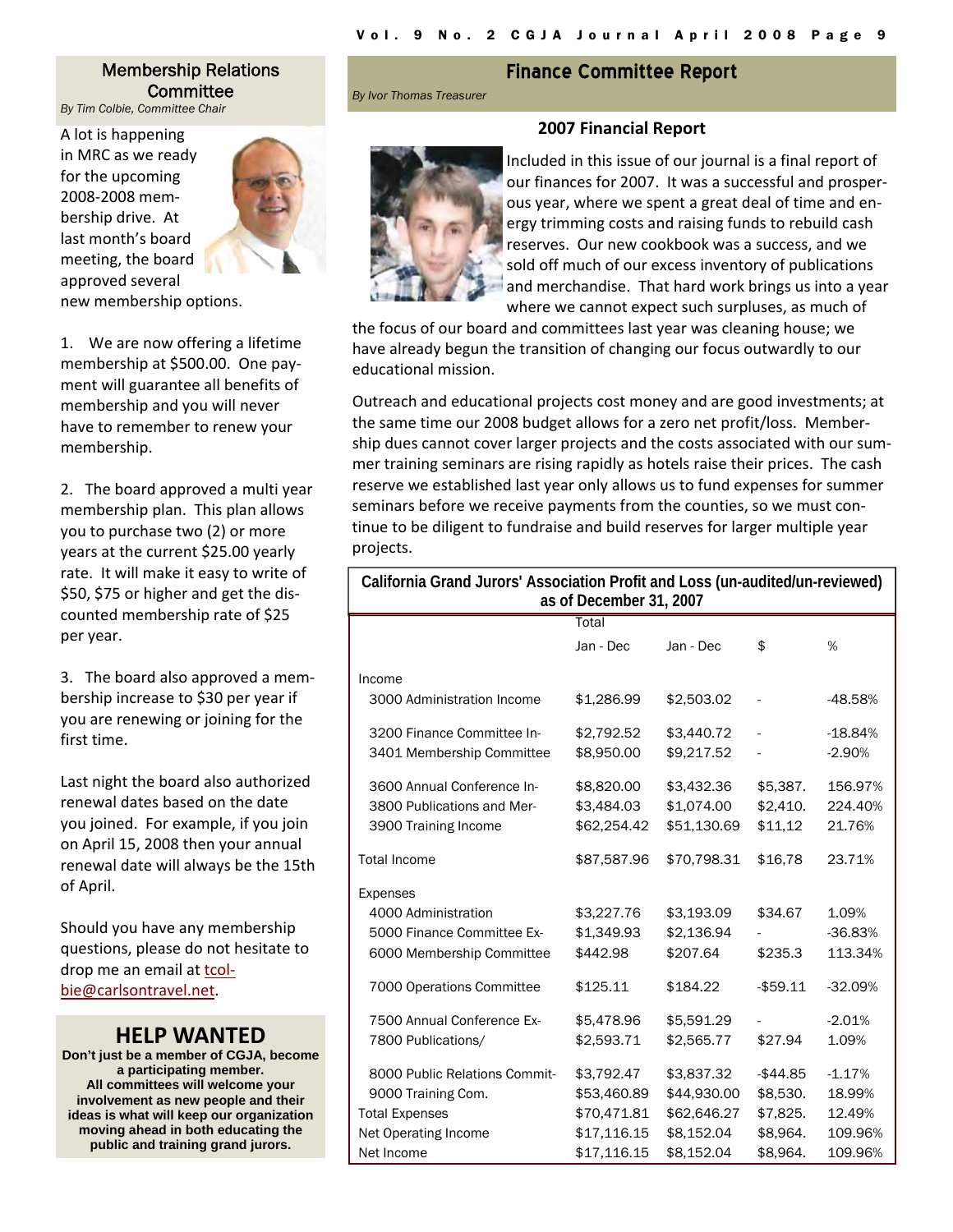Summary of Board Actions *By Joann Landi* 

#### **2/26/08 Board Actions**

Approved restated Policies for the Public Relations Committee.

Approved Ad Hoc Publications pro‐ posal regarding merchandise, on line sales, complimentary copies, inventory control/accounting procedures and Publications Work Group.

Approved Marin Chapter request for proposed 12 month membership pilot program.

Agreed upon a face‐to‐face Board meeting in Sacramento on 5/17/08.

#### **3/25/08 Board Actions**

Ratified appointment of John Sitton as Chair of the Publications Work‐ group.

Ratified appointment of Barbara Carolan as Northern Region member of the Nominations‐Election Commit‐ tee.

Approved four point policy relative to membership dues. (*See separate article on page 9 for details)*

Accepted proposal from the San Mateo League of Women Voters to receive, count, verify and retain 2008 election ballots.

Approved Bylaw changes to Article 6 to properly reflect the reduced num‐ ber of CGJA Directors.

*Grand Jurors Ask Continued from page 7*

semination of their findings and recommendations to the public. Additionally, single subject Final Reports, because of their narrow focus, are often provided directly to interested groups such as good government groups, advocacy groups and the like. Compilations of Final Reports, which usually are hardbound and may be laid out in a more professional manner (color, photos, graphics, etc.) are often expensive, especially in hard copy form, and are usually given limited distribution to the media and public places such as libraries, educational institutions, courthouses, etc. In many counties grand juries have arranged to have the compilation of

| reviewed) as of December 31, 2007    |                       |                            |              |                         |  |
|--------------------------------------|-----------------------|----------------------------|--------------|-------------------------|--|
|                                      | As of Dec<br>31, 2007 | As of Dec 31,<br>2006 (PY) | \$ Change    | $\frac{9}{6}$<br>Change |  |
| ASSETS                               |                       |                            |              |                         |  |
| <b>Current Assets</b>                |                       |                            |              |                         |  |
| <b>Bank Accounts</b>                 |                       |                            |              |                         |  |
| 1000 General Fund                    | \$19,908.54           | \$24,876.15                | $-$4,967.61$ | $-19.97%$               |  |
| 1050 Restricted/reserve funds        | \$20,887.72           | \$1,602.96                 | \$19,284.76  | 1203.07%                |  |
| <b>Total Bank Accounts</b>           | \$40,796.26           | \$26,479.11                | \$14,317.15  | 54.07%                  |  |
| <b>Accounts Receivable</b>           |                       |                            |              |                         |  |
| 2000 Accounts Receivable             | \$0.00                |                            | \$0.00       |                         |  |
| <b>Total Accounts Receivable</b>     | \$0.00                | \$0.00                     | \$0.00       |                         |  |
| <b>Other Current Assets</b>          |                       |                            |              |                         |  |
| 2101 Undeposited Funds               | \$0.00                |                            | \$0.00       |                         |  |
| 2102 Prepaid Expense                 | \$1,675.00            | \$0.00                     | \$1,675.00   |                         |  |
| <b>Total Other Current Assets</b>    | \$1,675.00            | \$0.00                     | \$1,675.00   |                         |  |
| <b>Total Current Assets</b>          | \$42,471.26           | \$26,479.11                | \$15,992.15  | 60.40%                  |  |
| <b>Fixed Assets</b>                  |                       |                            |              |                         |  |
| 2900 Property and Equipment          | \$3,410.86            | \$2,974.61                 | \$436.25     | 14.67%                  |  |
| <b>Total Fixed Assets</b>            | \$3,410.86            | \$2,974.61                 | \$436.25     | 14.67%                  |  |
| <b>TOTAL ASSETS</b>                  | \$45,882.12           | \$29,453.72                | \$16,428.40  | 55.78%                  |  |
| <b>LIABILITIES AND EQUITY</b>        |                       |                            |              |                         |  |
| Liabilities                          |                       |                            |              |                         |  |
| <b>Current Liabilities</b>           |                       |                            |              |                         |  |
| Accounts Payable                     |                       |                            |              |                         |  |
| 2200 Accounts Payable                | \$0.00                | \$0.00                     | \$0.00       |                         |  |
| <b>Total Accounts Payable</b>        | \$0.00                | \$0.00                     | \$0.00       |                         |  |
| Credit Cards                         |                       |                            |              |                         |  |
| 1100 Credit Card                     | \$0.00                | \$1,001.00                 | $-$1,001.00$ | $-100.00\%$             |  |
| <b>Total Credit Cards</b>            | \$0.00                | \$1,001.00                 | $-$1,001.00$ | $-100.00\%$             |  |
| <b>Total Current Liabilities</b>     | \$0.00                | \$1,001.00                 | $-$1,001.00$ | $-100.00\%$             |  |
| <b>Total Liabilities</b>             | \$0.00                | \$1,001.00                 | $-$1,001.00$ | -100.00%                |  |
| Equity                               |                       |                            |              |                         |  |
| 2311 Retained Earnings- Unrestricted | \$28,273.12           | \$19,807.83                | \$8,465.29   | 42.74%                  |  |
| 2321 Retained Earnings- Restricted   | \$492.85              | \$492.85                   | \$0.00       | 0.00%                   |  |
| Net Income                           | \$17,116.15           | \$8,152.04                 | \$8,964.11   | 109.96%                 |  |
| <b>Total Equity</b>                  | \$45,882.12           | \$28,452.72                | \$17,429.40  | 61.26%                  |  |
| TOTAL LIABILITIES AND EQUITY         | \$45,882.12           | \$29,453.72                | \$16,428.40  | 55.78%                  |  |

Final Reports reproduced as a pull-out supplement in the most widely circulated print media in the county. It is also now common practice in most counties to post copies of "The Final Report" on the county website and, in many cases, also publish the responses in such a way that the report and its responses can easily be found.

 Some grand juries routinely provide copies of their compilations to the grand juries of other counties. And, it is not unheard of for a grand jury to provide a Final Report to a grand jury in another county believed to be facing similar issues as those addressed in the report, or to a state agency believed to have an interest in the subject. Lastly, grand juries regularly

respond to CGJA's standing request that they provide it with a hard copy of their compiled Final Report and a disk or link to its electronic version. No doubt creative grand juries have found other ways to enhance their value by getting the word out to the citizenry. If you know of any please let CGJA know.



# California Grand Jurors' Association Balance Sheet (un-audited/un-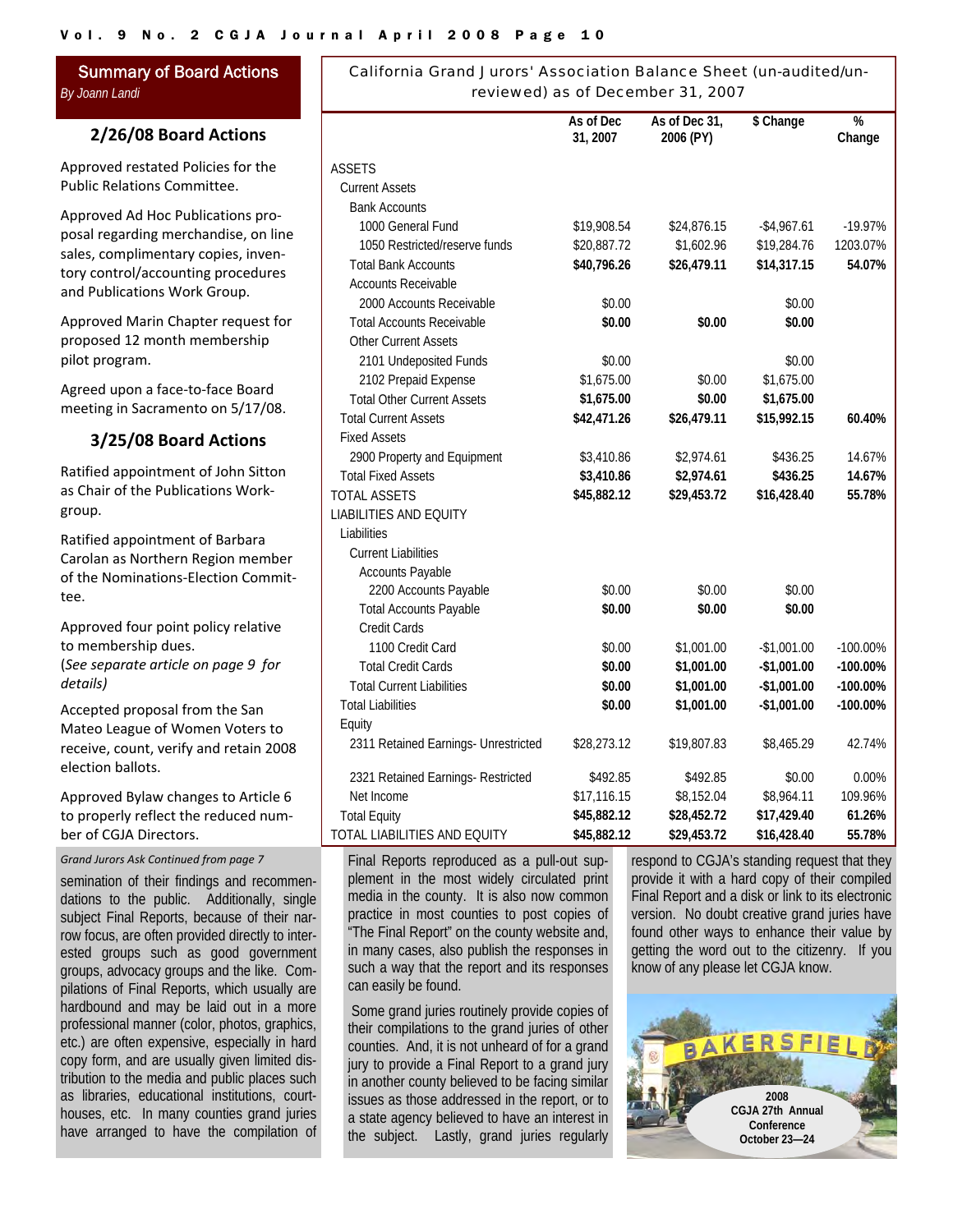#### Vol. 9 No. 2 CGJA Journal April 2008 Page 11

#### CGJA Officers

President **Judi Lazenby** 1961 Main Street #198 Watsonville, CA 95076 831-724-0790 judilazenby@aol.com

Vice President **Kathy Wylie** P.O. Box 309 Mendocino, CA 95460 707-937-4228 kathy@mcn.org

#### CGJA Directors **CGJA Chapters**

#### *North*

**Sherry Chesny**, Placer sherry.c@cebridge.net

**Tim Colbie**, Butte tcolbie@vacation.com

**Ray Hoffman**, Nevada nrhoffman@comcast.net

**Diane Masini**, Nevada domasini@sbcglobal.net

> **Ivor Thomas**, Butte ithomas@cgja.org

**Kathy Wylie**, Mendocino kathy@mcn.org

#### *Central*

**Serena Bardell**, San Francisco sbardell@aol.com

**Earl Heal**, Solano healearlniki@earthlink.net

**Karin Hern**, Marin Karin.hern@sbcglobal.net **Joann Landi** San Mateo Joannelandi@aol.com

**Judi Lazenby**, Santa Cruz judilazenby@aol.com

**Catherine McKown**, Marin cdmac1@aol.com

*South*

**Lew Avera Jr.**, Orange lewavera@cox.net

**Dianne Hoffman**, Orange cgjamailbox@yahoo.com

**Walter D. Hofmann MD**, San Diego wdh438@gmail.com

**Mary Johnston**, Kings grammiemj@comcast.net

**Jerry Lewi**, Ventura cgjaprguy@roadrunner.com

**Anthony Noce**, Kern anthonyskids@yahoo.com

**John Sitton**, San Benito sitton\_john@yahoo.com

#### Standing Committee Chairs

**Finance Committee**  Ivor Thomas 530-872-4127 ithomas@cgja.org

> **Legal Affairs**  Kathy Wylie 707-937-4228 kathy@mcn.org

**Membership & Chapter Relations**  Tim Colbie 530-624-4656 tcolbie@vacation.com

**Operations**  Serena Bardell 415-931-7249 sbardell@aol.com

**Public Relations**  Jerry Lewi 805-492-0122 cgjaprguy@roadrunner.com

> **Training**  Lew Avera Jr. 949-388-8910 lewavera@cox.net

**Secretary Joann Landi** 178 South Palomar Drive Redwood City, CA 94062 650-365-4184 joannelandi@aol.com

**Treasurer Ivor Thomas** 6078 Maxwell Drive Paradise, CA 95969 530-872-4127 ithomas@cgja.org

Fresno County Chapter **Joan Niboli Gray**, President joanegray@comcast.net Website:fresno.cgja.org

Humboldt County Chapter K**eath North**, President **Krn48@aol.com**

Kern County Chapter **Leone Harrison**, President gjaminis@earthlink.net Website: kern@cgja.org

Kings County Chapter **Betty Hampton,** President 5666 Benicia Ave. Kingsburg, CA 93631

Los Angeles County Chapter **Bill Turner**, President billturner26.2@att.net

Madera County Chapter **Debbie R. Smith**, President drdebbief@aol.com

Marin County Chapter **Betty J. Mattea**, President bjmattea@sonic.net Website: www.mgja.org

Monterey County Chapter **Ray Wuco**, President carmelwuco@redshift.com

#### Napa County Chapter **Sue Branson**, President suebtax@aol.com

Nevada County Chapter **Ray Hoffman**, President nrhoffman@comcast.net

San Benito County Chapter **John Sitton**, President sitton\_john@yahoo.com

San Francisco County Chapter **Jack McNulty**, President jlmn413@hotmail.com

San Luis Obispo County Chapter **Jim Ragan**, President jimragan@charter.net

San Mateo County Chapter **Mike Miller**, President okmiller@pacbell.net Website: www.co.sanmateo.ca.us/ smcagj/

Santa Clara County Chapter **Richard Ruth**, President rruth8592@aol.com

Solano County Chapter **Wanda Kiger‐Tucker**, President kigertucker@juno.com

**Our website is a great informational resource for grand ju‐ ries to use. Our "links" and "local Grand Jury information" pages** will take you to websites that can assist in research pages will take you to websites that can assist in research  $\leftarrow$  and information **and information Visit us at www.cgja.org**